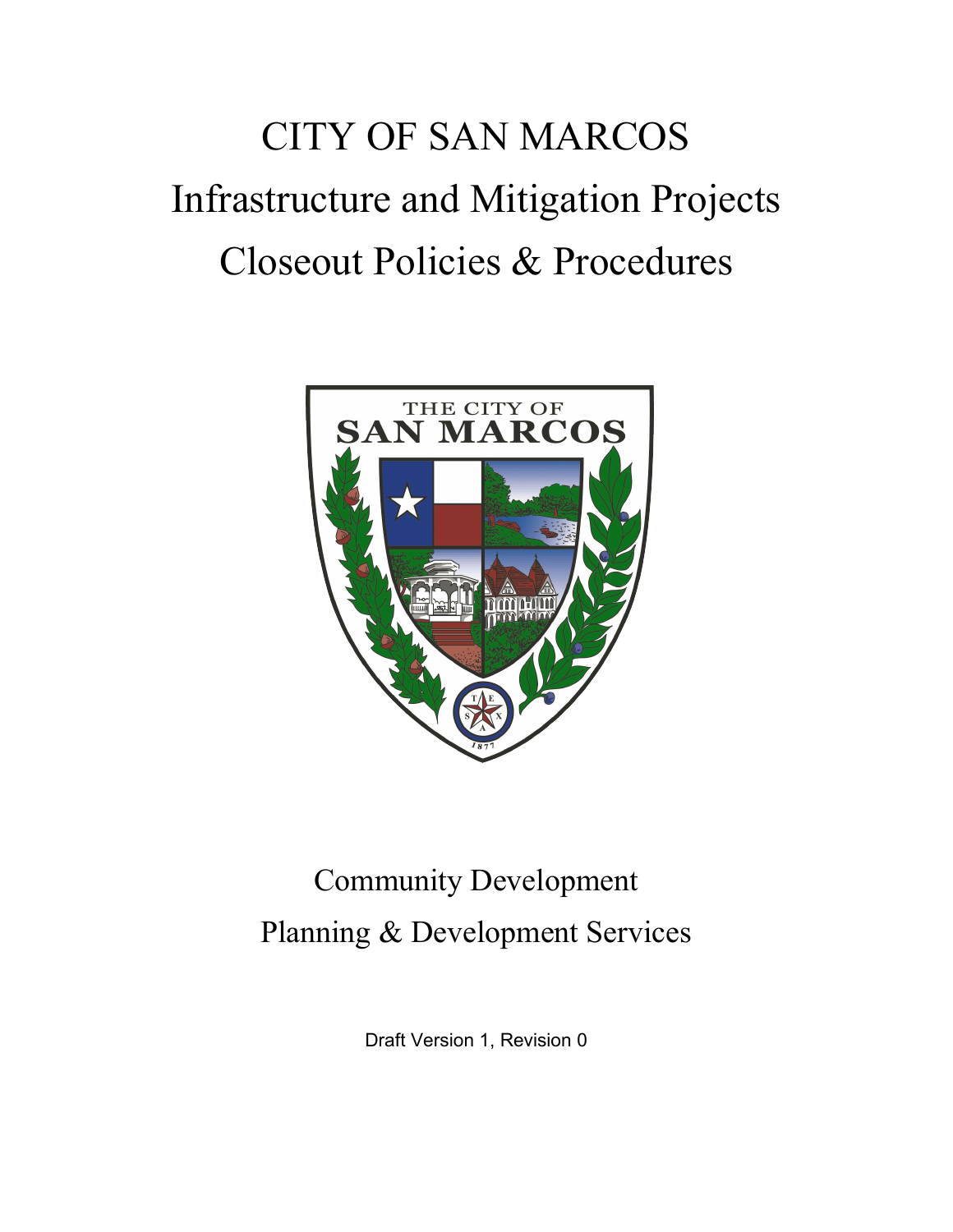## **VERSION POLICY**

This manual will be updated as necessary to conform to changes in local or state law, federal regulations, and material changes to the City's organizational structure as these events occur. It will also be revised to incorporate efficiencies and better practices noted documented during the performance of acquisition and relocation activities.

Version history is tracked in the table below, with notes regarding version changes. The dates of each publication are also tracked in the table.

Future substantive policy changes will result in additional revision and the issuance of a new primary version number such as 2.0, 3.0, etc.

Non-substantial changes, such as minor wording and editing or clarification of existing policy that do not affect the interpretation or applicability of the policy, will be included in minor version updates denoted by a sequential number increase behind the primary version number. Such changes would result in a version number such as 2.1, 2.2, etc.

## **VERSION HISTORY**

| Version Number   Description of Revisions | <b>Approval Date</b> |
|-------------------------------------------|----------------------|
|                                           |                      |
|                                           |                      |
|                                           |                      |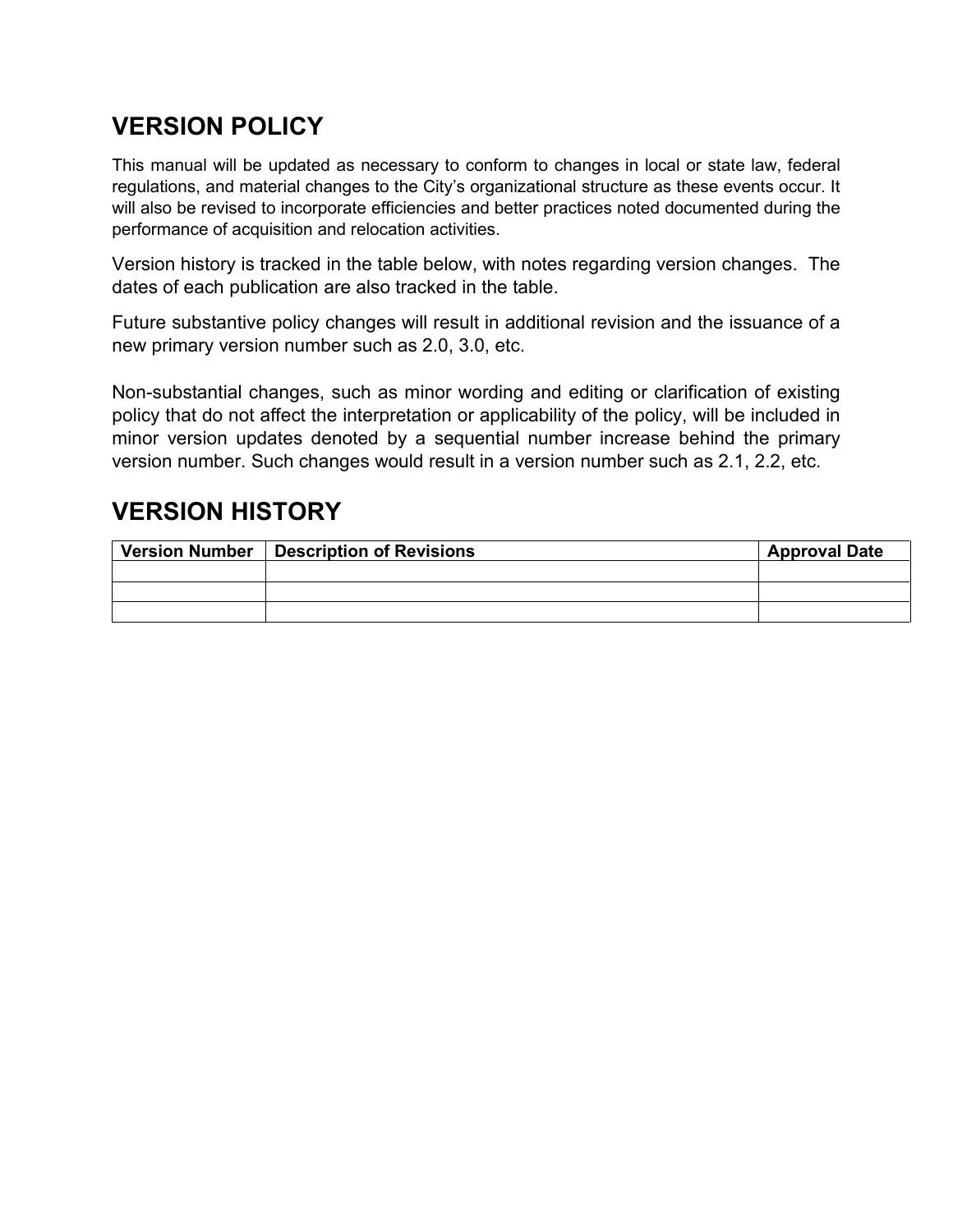### Contents

| $\overline{L}$ |
|----------------|
| $A_{\cdot}$    |
| <b>B.</b>      |
| 1 <sub>1</sub> |
| 2.             |
| II.            |
| Α.             |
| <b>B.</b>      |
| 1.             |
| 2.             |
| C <sub>1</sub> |
| 3.             |
| D.             |
| III.           |
| А.             |
| <b>B</b> .     |
| $C_{\cdot}$    |
| IV.            |
| A.             |
| B <sub>r</sub> |
| 1 <sub>1</sub> |
| 2.             |
| C.             |
| D.             |
| Ε.             |
| 1.             |
| Е.             |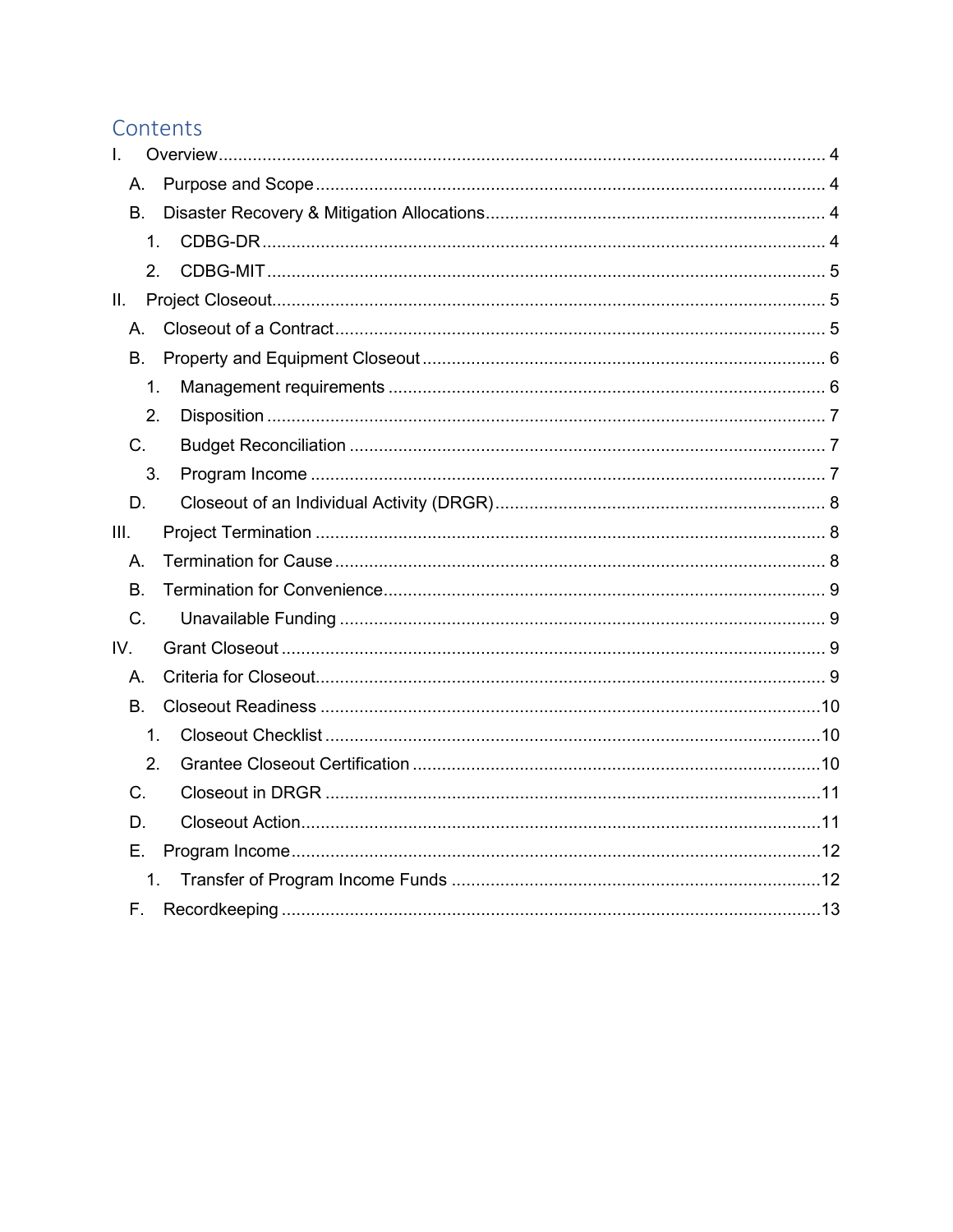## <span id="page-3-0"></span>**I. Overview**

This manual provides direction for the close out of activities and grants managed by the City of San Marcos (City) using Community Development Block Grant – Disaster Recovery (CDBG-DR), or Community Development Block Grant – Mitigation (CDBG-MIT) funding. It covers major tasks for both project closeout and grant closeout, including closeout of contracts, budgets and program income, project termination, DRGR closeout, and overall grant closeout with HUD, as necessary.

#### <span id="page-3-1"></span>**A. Purpose and Scope**

By receiving CDBG-DR and CDBG-MIT funds, the City of San Marcos have committed to meeting the required timeframes and allocation and/or expenditure requirements for each grant received, and to provide the necessary progress reporting over the duration of the grant term.

Project or activity closeout is the process the Planning and Development and Community Initiative program staff use to determine that all costs for a project paid with CDBG-DR or CDBG-MIT funds have been incurred and were reasonable and necessary, and all work has been completed in accordance to all applicable laws and regulations. Closeout occurs for a project when it can be determined that there are no further performance needs, all requirements related to the funding source have been met, and any required long-term interest in the project (i.e. property use after an acquisition or purchased equipment) is maintained through the required liens or restrictions, and is documented.

Grant closeout occurs when all funds under an executed grant agreement have been expended on eligible activities and no further projects or activities will be allocated under the agreement. For CDBG-DR and CDBG-MIT, HUD provides procedures for grantees to follow to certify overall compliance, determine the grantee met performance requirements, and to close the grant agreement.

It is important for program staff to manage the processes within this guidance for closeout as CDBG-DR and CDBG-MIT activities are completed in order to ensure all documentation and reporting are finalized and in compliance over the term of the grant, which also sets up the Planning and Development Department for the successful closeout of a grant agreement.

#### <span id="page-3-2"></span>**B. Disaster Recovery & Mitigation Allocations**

#### <span id="page-3-3"></span>1. CDBG-DR

CDBG-DR funding has been provided for the following disaster events through Public Law 114-113:

- **DR-4223** (Severe Storms, Tornadoes, Straight-line Winds and Flooding): An historic flood event, called the "Memorial Day Flood," occurred between May 23 - 25, 2015. The Blanco and San Marcos rivers rose rapidly as a combined result of higher than average rainfall for the month (causing saturated ground) and a heavy rain event, resulting in property damage and loss of life.
- **DR-4245** (Severe Storms, Tornadoes, Straight-line Winds and Flooding): Also an historic flood event, called the "All Saints Flood" on October 30, 2015 that caused flooding from the Blanco and San Marcos rivers, as well as the Cypress Creek in Wimberley (just north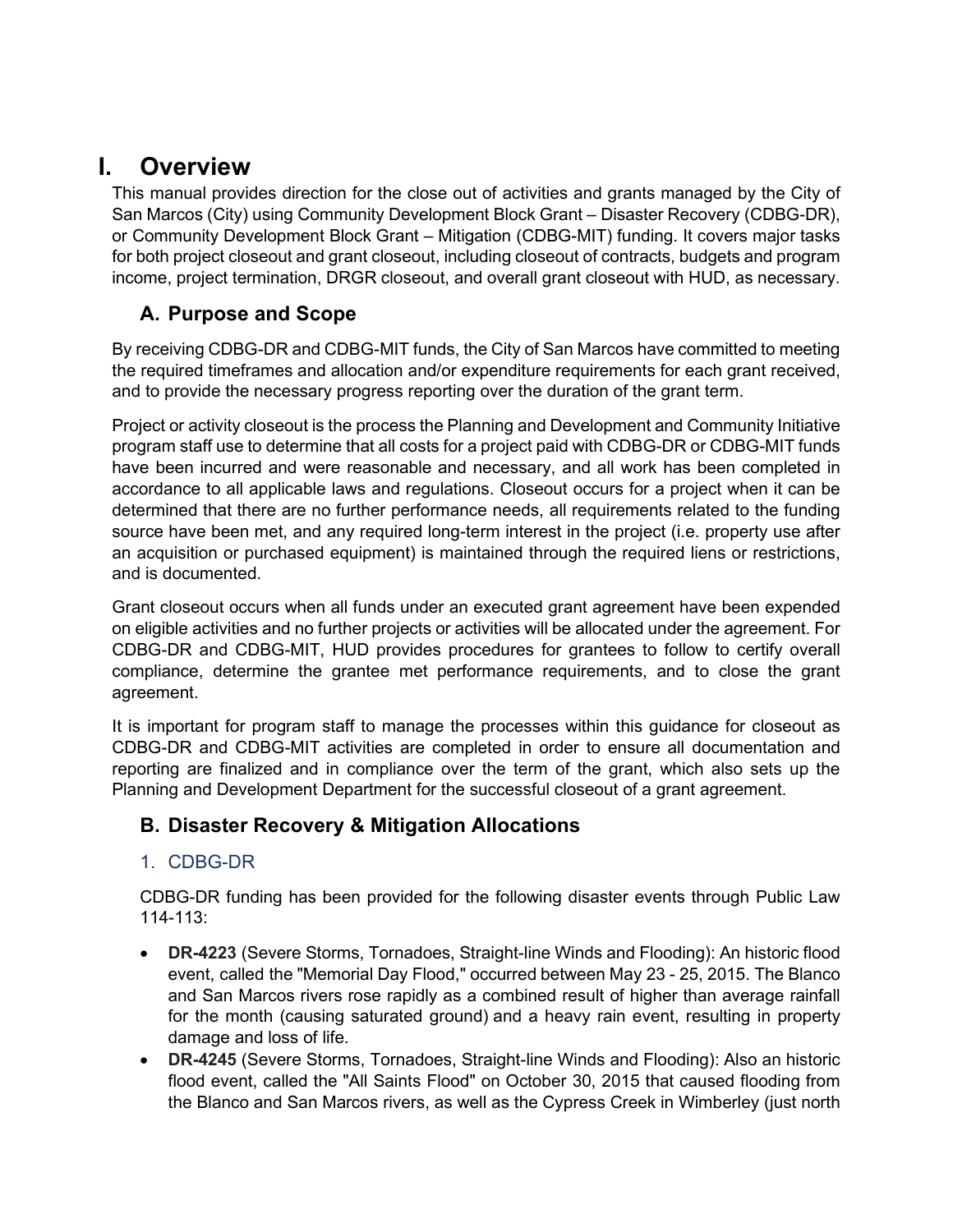of San Marcos), creating additional property damage and stalling recovery efforts from the May flood.

CDBG-DR funds under Public Law 114-113 must be expended within six years of the date of the executed grant agreement, unless amended by HUD.

#### <span id="page-4-0"></span>2. CDBG-MIT

CDBG-MIT was allocated as supplemental funding for the recovery of DR-4223 and DR-4245 under Public Law 115-123. CDBG-MIT activities are defined as those that increase resilience to disasters and reduce or eliminate the long-term risk of loss of life, injury, damage to and loss of property, and suffering and hardship, by lessening the impact of future disasters.

The CDBG-MIT allocation received through Public Law 115-123 must be 50 percent expended within six years of the date of the executed grant agreement, and be 100 percent expended within 12 years, unless amended by HUD.

## <span id="page-4-1"></span>**II. Project Closeout**

The closeout of a project is a process through which the City determines that all applicable administrative and grant requirements of the project were completed. In general, a project is ready for closeout when the following conditions are met:

- All activities under the project are eligible, were completed, and met a national objective;
- Grant funds allocated to the project were expended on necessary and reasonable costs, and any remaining funds are returned to the grant account;
- All reporting requirements were completed and submitted;
- Any special conditions of the grant were met; and
- All audit and monitoring issues affecting the project and/or grant were resolved.

#### <span id="page-4-2"></span>**A. Closeout of a Contract**

Subrecipients and contractors are required to submit the following to the City for each contract to complete closeout:

- The final request for funds,
- If applicable, the final products of the grant funding (planning studies, environmental review records, etc.), and

Subrecipients will provide documentation of beneficiaries served or benefited by project activities. Beneficiaries under contractor-based projects will be reported by City program staff.

The City reviews the documentation and processes the final funds request if all provided documentation and the circumstances of the project warrant contract closeout. The Grants Compliance Specialist disencumbers any remaining funds, if applicable, and enters all needed information in DRGR to show the activities and project are "completed."

Once all documentation has been processed and DRGR has been updated, the City sends a close-out letter to the subrecipient or contractor, outlining all closeout requirements. Subrecipients and contractors are required to retain CDBG-DR records for a period of not less than five years after the fiscal year of their grant in accordance with CDBG-DR record retention requirements. The City notifies subrecipients when the HUD grant has been closed.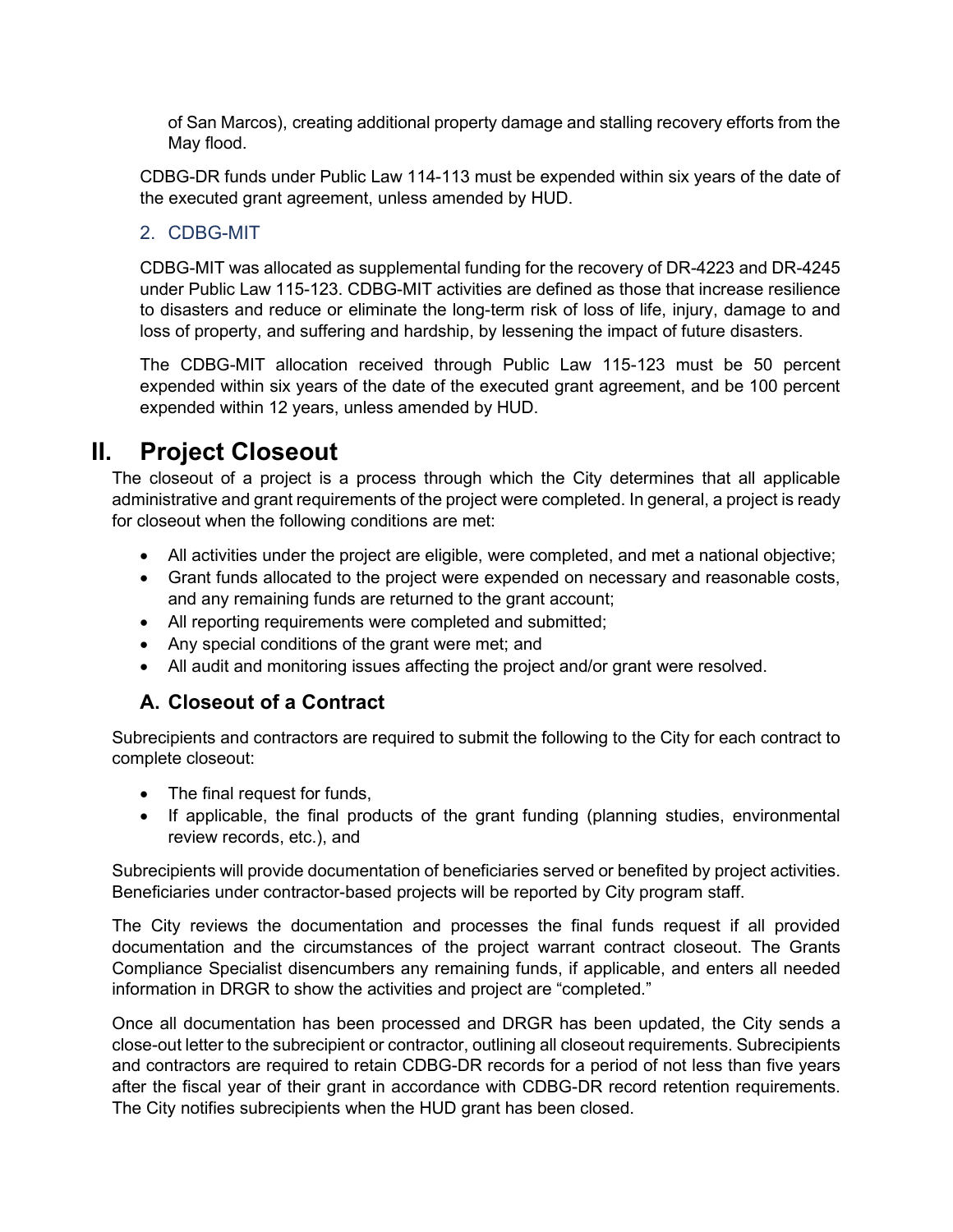If any monitoring concerns or findings, grievances, or discrepancies on quality of work or payment exist, the contract term may end, but the activity may not be completed until all outstanding concerns and interested have been resolved.

#### <span id="page-5-0"></span>**B. Property and Equipment Closeout**

Prior to activity close-out, the City must ensure any property or equipment acquired as part of the project continues to be used for its intended (and approved) purpose. Assets purchased with CDBG-DR or CDBG-MIT funds must be maintained, inventoried and tracked, and inspected for condition and use regularly, according to the value and amount of funds expended on the property.

Property and Equipment are defined by HUD as the following:

- **Real property:** "real property" means land, including any improvements to and structures located on the land, but excluding any movable machinery or equipment.
- **Personal property:** "personal property" is basically any kind of property other than real property. Personal property can be tangible (such as supplies, furniture, and equipment), or intangible (such as copyrights, patents, and inventions).
	- o **Non-expendable personal property**, which generally is considered to include tangible personal property having a useful life of more than 1 year and an acquisition cost of \$300 or more per unit

For real property, the purpose of the property must be maintained for the affordability period required by the grant. Any change of use prior to the grant-set terms, may require recapture of funds, prorated for the time lapsed that the property maintained the approved use.

For non-expendable personal property, an inventory of the purchase must be maintained, with a determination of the useful life of the property. Equipment purchased with CDBG-DR or CDBG-MIT funds must be used by the program or project for which it was acquired, and as long as needed, whether or not the program or project continues to be supported by CDBG funds.

#### <span id="page-5-1"></span>1. Management requirements

For equipment (including replacement equipment) acquired in whole or in part with CDBG funds, the Grants Compliance Specialist will ensure procedures and control systems are in place to keep adequate equipment records, which must include information on:

- Property description,
- Identification,
- Funding source (grant number),
- Title holder,
- Acquisition date and cost,
- Federal share of cost,
- Location, use, and condition,
- Unit acquisition cost,
- Disposition data, and
- Conduct a physical inventory of the property no less often than every 2 years, with a reconciliation of the inventory results with the equipment records.
	- o Ensure adequate safeguards for preventing loss, damage, or theft of property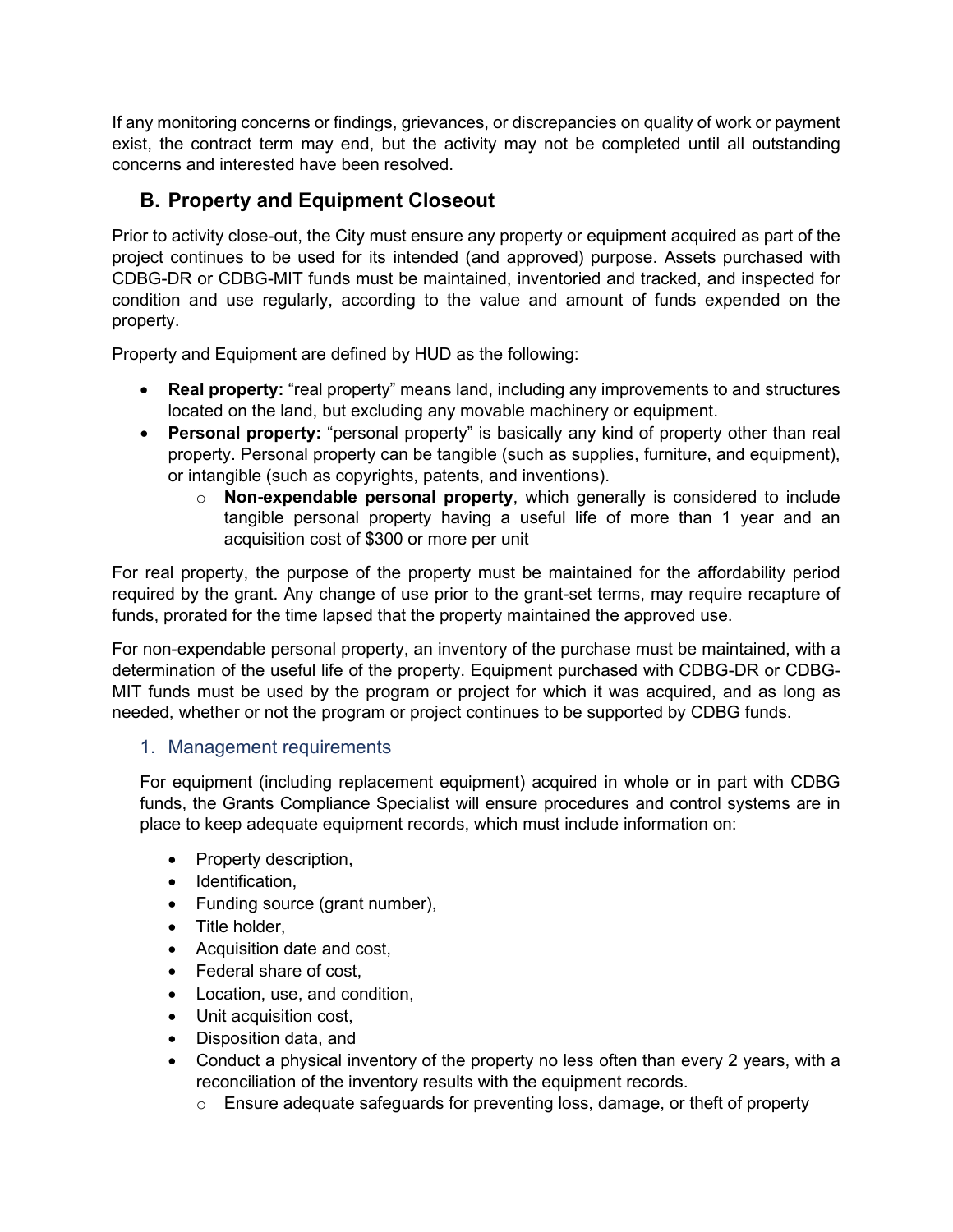o Maintain the equipment in good condition

#### <span id="page-6-0"></span>2. Disposition

When equipment acquired with CDBG funds is no longer needed for the original project or program or for other activities assisted with Federal funds, the following rules of disposition apply:

- 1) Equipment with a current per-unit fair market value of less than \$5,000 may be retained, sold, or otherwise disposed of.
	- a. If the property is managed by a subrecipient, they must provide notice to the City of their intent to dispose of the equipment and retain the proceeds, which will be considered program income.
- 2) Equipment with a current per-unit fair market value of \$5,000 or more may be retained or sold by the City, with the proceeds of the sale reported as program income.
	- a. If the property is managed by a subrecipient, the subrecipient will provide notice to the City of whether the property will be retained or sold. If the property is sold by the subrecipient, the City has the right to compensation in an amount equal to multiplying the current fair market value or the proceeds from sale by the share of the CDBG investment (percentage) in the original acquisition price of the equipment.

The City may reserve the right to transfer title of the equipment to the Federal Government or a third party (24 CFR  $85.32(g)$ ). In addition, per 24 CFR  $570.502(a)(8)$ , in all cases when equipment purchased with CDBG funds is sold, the net proceeds are considered program income.

#### <span id="page-6-1"></span>**C. Budget Reconciliation**

As part of project closeout, the Grants Compliance Specialist ensures all project expenditures have been documented and recorded in the grant account and is in alignment with the approved budget(s) for the CDBG-DR and CDBG-MIT funded activities. For all projects using CDBG-DR and/or CDBG-MIT funds, the Grants Compliance Specialist will verify final costs for the project and ensure all expenditures have been reasonable and eligible for the project and for the grant. Any remaining balance that was not expended by the project at the time of closeout is reallocated to the appropriate CDBG-DR or CDBG-MIT account.

#### <span id="page-6-2"></span>1. Program Income

Program income waivers and alternative requirements may vary by appropriation; therefore, the Federal Register Notice contains requirements for the specific grant on program income. The use of program income is often subject to the CDBG-DR grant's alternative requirements and waivers until grant closeout. Upon closeout of a project, any program income on hand or received subsequently generally becomes part of the CDBG-DR or CDBG-MIT grant to be used for current or planned eligible projects. The City should ensure that it maintains an inventory of acquired real property and equipment during the duration of the grant and properly reports program income in DRGR.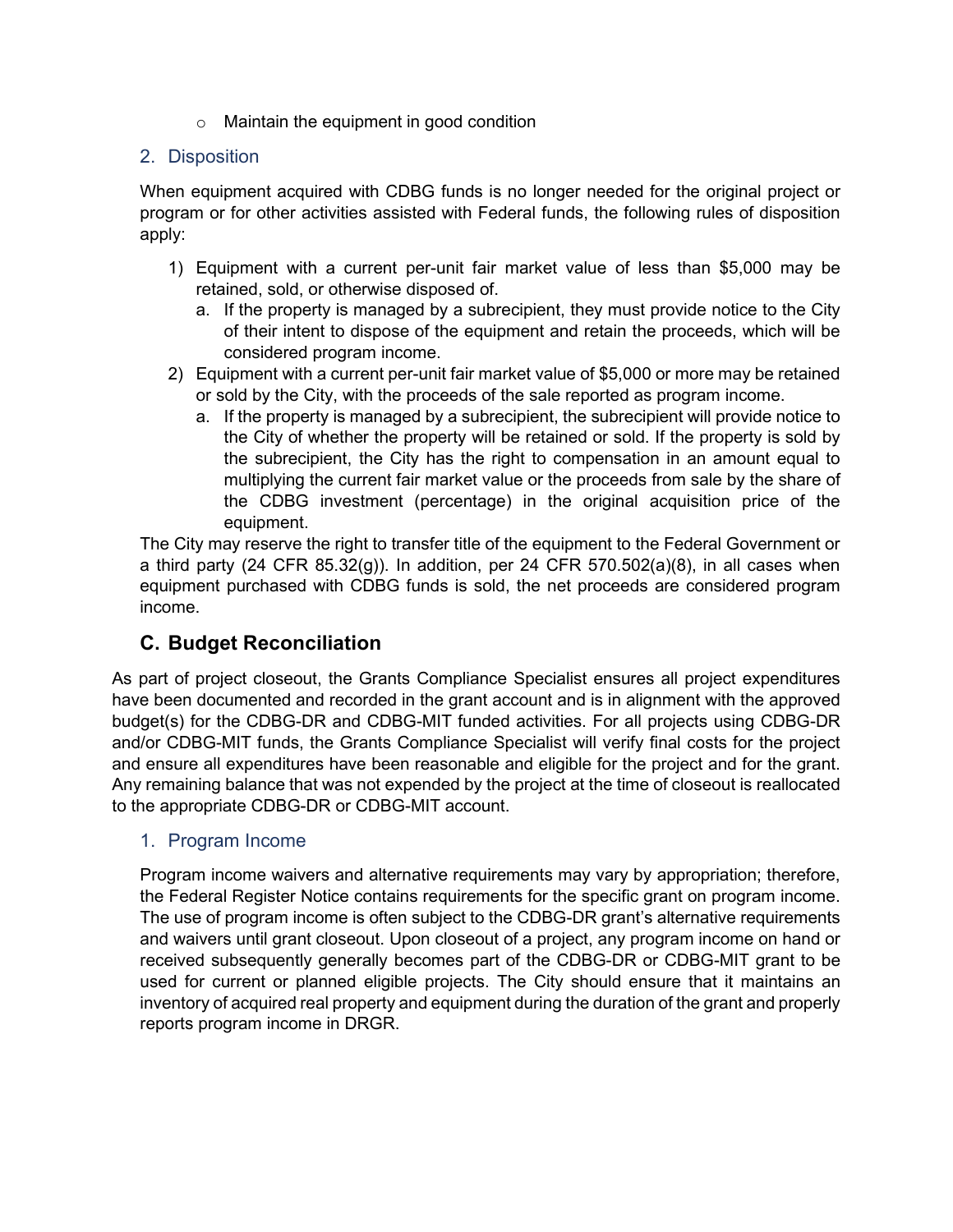#### <span id="page-7-0"></span>**D. Closeout of an Individual Activity (DRGR)**

Individual elements of the CDBG-DR grant may be closed out as a course of program completion. Closeout of individual activities will be coordinated between the City and CDBG-DR subrecipients. Upon completion of the activity, the Disaster Recovery Reporting System (DRGR) must be updated with the project status.

As individual activities of the grant are closed, the Grants Compliance Specialist reviews and updates the following in DRGR:

- The total amount of funds drawn down for the activity,
- The activity type.
- The national objective, and
- The grant activity accomplishments.

Individual activity completion should also be reflected in the Quarterly Progress Report (QPR).

## <span id="page-7-1"></span>**III. Project Termination**

All contracts in excess of \$10,000 must address termination for cause and for convenience by the City, including how termination would be determined and the basis for settlement. The following summarizes the actions of the Planning and Development Services Department in addressing the termination of a project for cause or for convenience, but does not reflect the full scope or means of the contract terms or laws and statutes required under the City of San Marcos or the State of Texas.

#### <span id="page-7-2"></span>**A. Termination for Cause**

The City of San Marcos may terminate any activity in whole, or in part, at any time before the date of completion, whenever it is determined that the responsible department, contractor or subrecipient has failed to comply with the conditions of the grant and/or the executed agreement for work using grant funds. If termination for cause is determined to be a necessary step in maintaining compliance with the grant, the Planning and Development Services Director shall promptly notify the recipient in writing of the termination and the reasons for the termination, together with the effective date. If the project is department-lead and funds were used for expenditures by city staff, the Director will address the issue with the project department's director and City leadership, as necessary.

Funds expended through payments to a contractor or subrecipient under a project terminated for cause shall be in accordance with the legal rights and liabilities of the parties. For this type of termination, the City of San Marcos may make the determination to not honor any costs depending on the terms of the contract and the cause for termination. If funds have been paid to the project, contractor or subrecipient, the City may seek to recapture the payments and reimburse funds to the grant.

Funds expended on city-lead projects may need to be reimbursed to the grant through local sources, especially if it is determined that costs were not eligible, and cannot be related to another eligible grant project.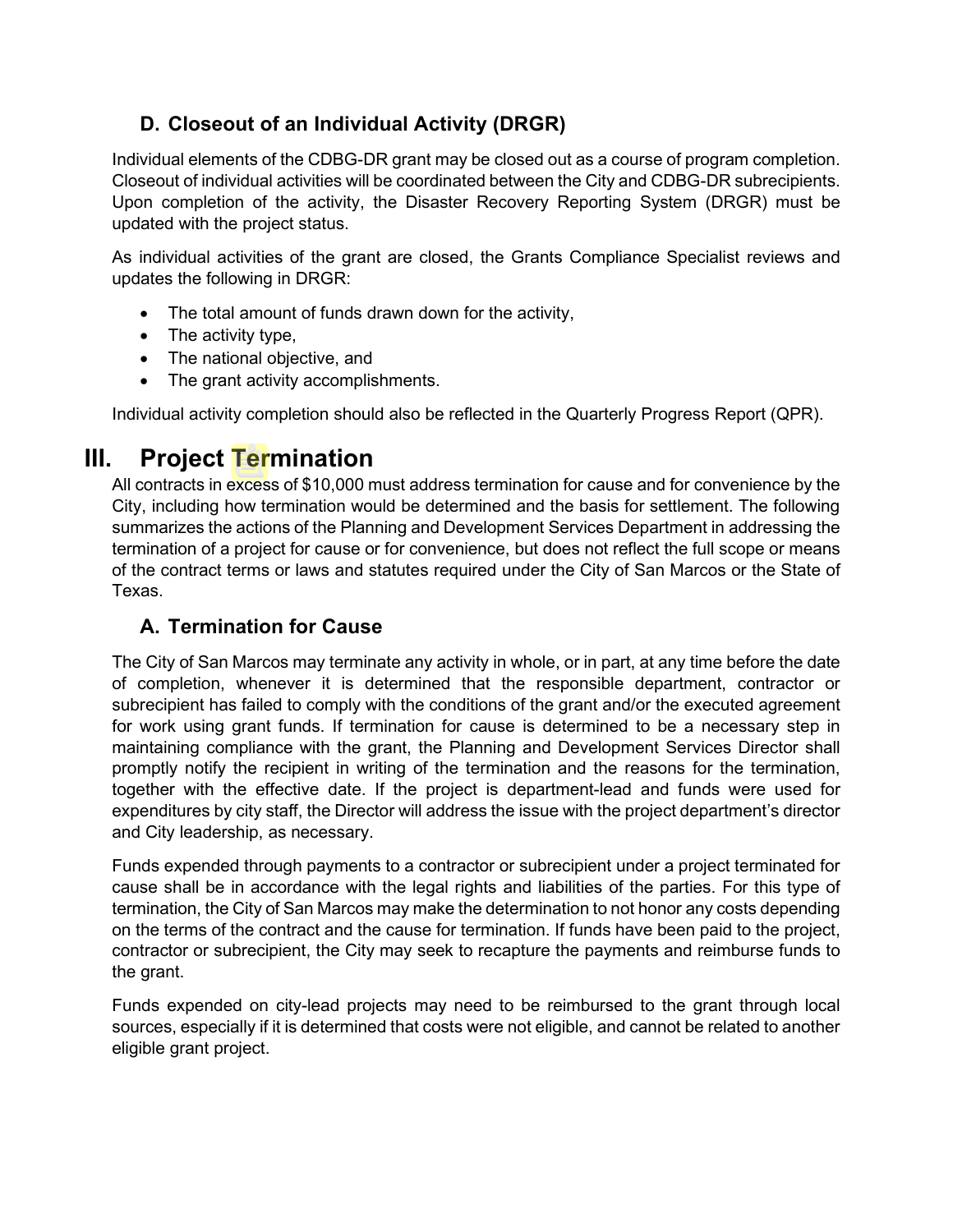#### <span id="page-8-0"></span>**B. Termination for Convenience**

The City may terminate any activity in whole, or in part, when the continuation of a project would not result in the desired outcomes with the available allocation of CDBG-DR or CDBG-MIT funds. Planning and Development Services and the recipient of the agreement, which may be another city department, contractor, or subrecipient, shall agree upon termination conditions, including the effective date and, in the case of partial terminations, the portion to be terminated. The recipient shall not incur new obligations for the terminated portion after the effective date, and shall cancel as many outstanding obligations as possible.

Planning and Development Services will review funds expended for the activity, and consider all circumstances under which an activity is to be terminated. The recipient may be requested to provide a cost analysis of funds received for the project and the benefits provided for eligible activities. The Planning and Development Services Director and program staff may use this to compare the costs of completing the remaining elements of the project, and determine, on a caseby-case basis, if any eligible, incurred costs will be honored or may require recapture.

#### <span id="page-8-1"></span>**C. Unavailable Funding**

All grant funded activities are contingent upon the appropriation and release of sufficient funds to the City of San Marcos to fulfill the requirements of the grant. If the appropriate authorities fail to approve and provide an adequate budget to the City to fulfill the requirements of the grant, the activity may be terminated by the City. If a contracted activity is terminated due to lack of funding, the City will follow the terms of the agreement to determine if any eligible, incurred costs for authorized services performed prior to termination may be provided.

## <span id="page-8-2"></span>**IV. Grant Closeout**

#### <span id="page-8-3"></span>**A. Criteria for Closeout**

The City will verify all activities within the program have completed a final project/activity closeout and that expenditures for each activity are accurate in DRGR.

The CDBG grant can be closed out when the following criteria have been met:

- 1) All activities are eligible, were completed and met a national objective.
- 2) The City did not expend more than:
	- a. 20 percent of its grant on eligible planning and general administrative activities with administrative activities not exceeding 5 percent; and
	- b. 15 percent of its grant on public services.
- 3) In addition, specific to CDBG-DR and CDBG-MIT:
	- a. **CDBG-DR:** Not less than 70 percent of the CDBG-DR funds allocated under Public Law 114-113 may be expended to meet the LMI National Objective.
	- b. **CDBG-MIT:** No less than 50 percent of the CDBG-MIT funds allocated under Public Law 115-123 may be expended to meet the LMI National Objective.
- 4) All grant funds were expended in full or all remaining funds are to be returned to HUD.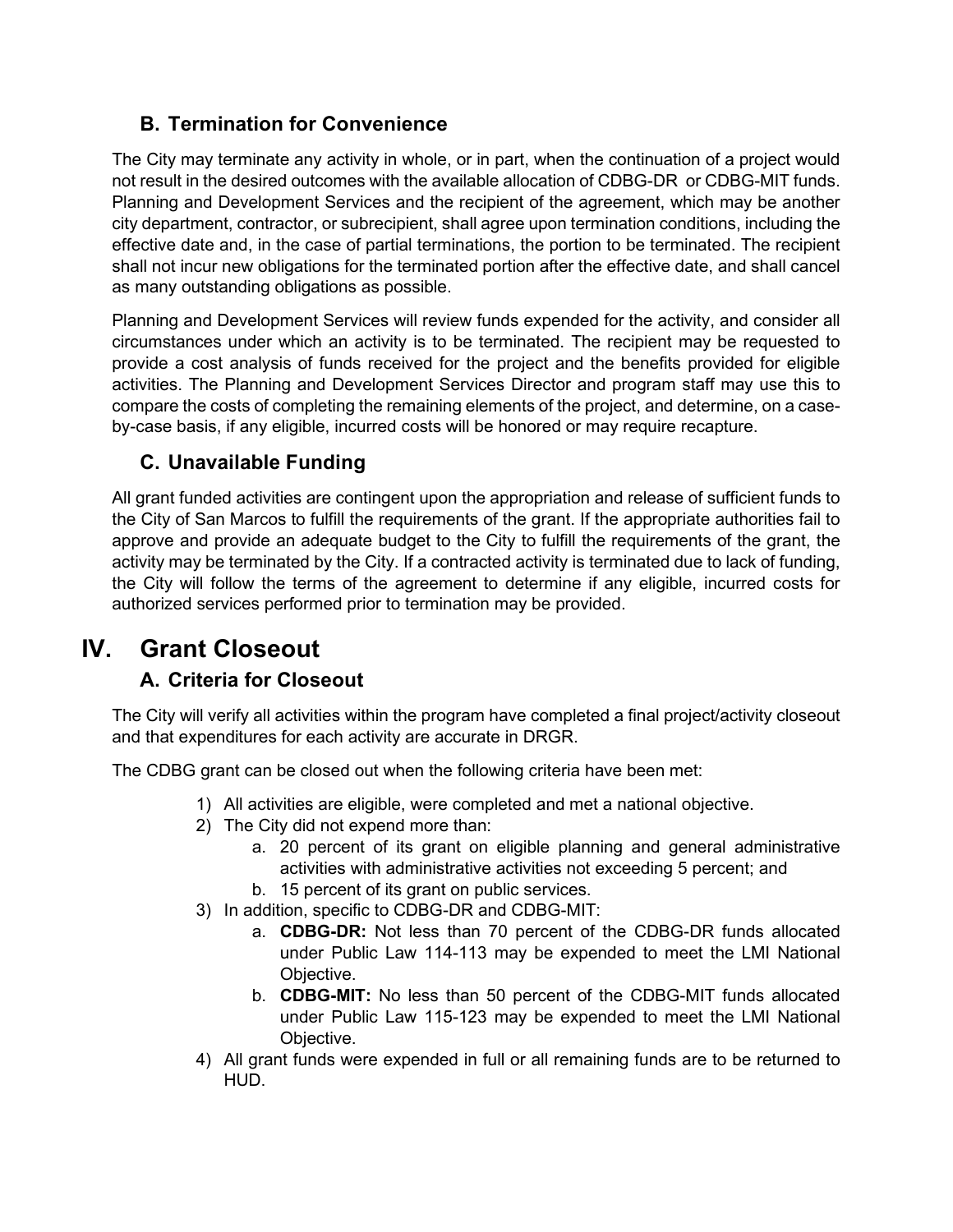- 5) All reporting requirements were completed and submitted (except for the final report that is submitted during the closeout process, if applicable)
- 6) Any special conditions were met.
- 7) All audit and monitoring issues affecting the grant were resolved.

#### <span id="page-9-0"></span>**B. Closeout Readiness**

Upon determination that at least 90 percent of the funds have been drawn down and most activities are reporting accomplishments, the City will address the closeout process with HUD.

Once the City and HUD staff jointly determine that the City is prepared to being the closeout process, HUD will inform the grantee that the closeout process has commenced and of the next steps to be taken. The City must complete and return a Grantee Closeout Certification<sup>[1](#page-9-3)</sup> and Closeout Checklist<sup>[2](#page-9-4)</sup> to HUD.

#### <span id="page-9-1"></span>1. Closeout Checklist

The Closeout Checklist accounts for:

- Program income on hand,
- The eligibility of CDBG-DR or CDBG-MIT activities consistent with the federal register notices governing the grants,
- Unused grant funds to be cancelled by HUD,
- Draw down caps for admin, planning, and public services,
- Regulatory expenditure requirements for the LMI national objective, accounting for all activities as eligible and meeting a national objective, monitoring and oversight of subrecipients,
- HUD monitoring findings,
- OIG audit findings,
- Citizen complaints,
- Reporting systems, and
- Compliance with applicable certifications to the Federal Register Notice.

#### <span id="page-9-2"></span>2. Grantee Closeout Certification

HUD will complete and execute the Grantee Closeout Certification after HUD determined that the criteria for closeout were met.

The City certifies that: (1) the grant as described in the approved application has been performed in accordance with the terms and conditions of the Grant Agreement and that there are no known outstanding programmatic or financial issues; and (2) all data provided on the Grantee Closeout Certification form fairly reflect costs and sources of funds of the CDBG-DR grant and are taken from HUD-approved reports and other project-related documents.

<span id="page-9-3"></span><sup>1</sup> CDBG-DR Grantee Closeout Certification, HUD Form 40156 <https://www.hud.gov/sites/documents/40156.pdf>

<span id="page-9-4"></span><sup>2</sup> CDBG-DR Closeout Checklist, HUD Form 40157 - <https://www.hud.gov/sites/documents/40157.pdf>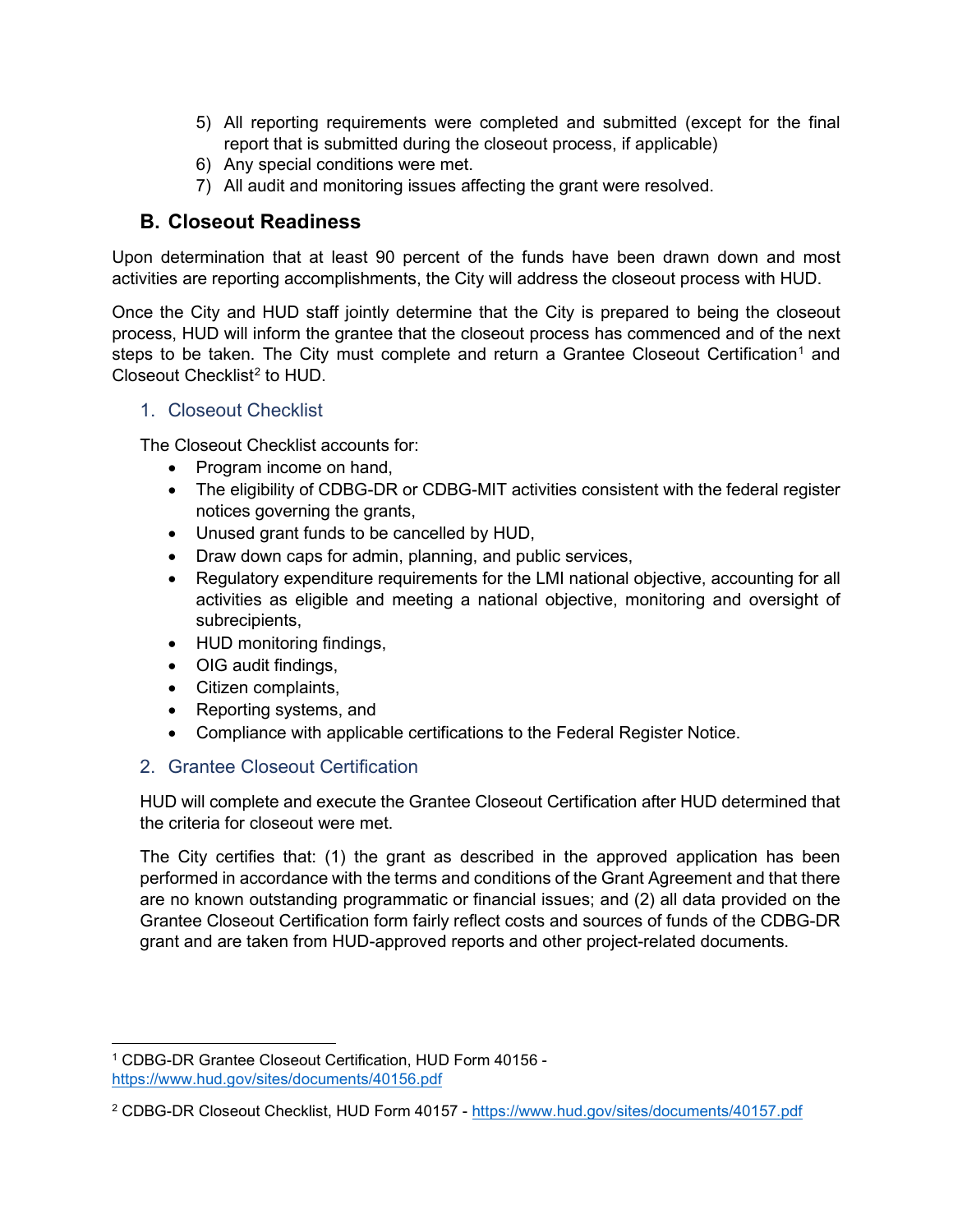#### <span id="page-10-0"></span>**C. Closeout in DRGR**

DRGR reports for the City and HUD to verify readiness for closeout:

- 1) Fin Report 01
	- a. Verify the CDBG-DR or MIT Grantee has not exceeded the following Disbursement caps: Administrative 5 percent, Administrative + Planning 20 percent, and Public Services 15 percent
	- b. Verify the CDBG-DR or MIT Grantee has disbursed sufficient CDBG-DR or MIT funds to satisfy the low- and moderate-income overall benefit requirement, as stipulated in the relevant CDBG-DR or CDBG-MIT Federal Register Notice.
- 2) Fin Report 06a
	- a. Verify all CDBG-DR or CDBG-MIT funds have been disbursed or identify amount of proposed recapture.
- 3) Fin Report 07b
	- a. Verify each CDBG-DR or CDBG-MIT activity is marked "Complete", fully disbursed, and fully expended.
- 4) Perf Report 06
	- a. Verify FHEO units reported equal total units assisted. The City must report FHEO performance for all CDBG-DR or CDBG-MIT assisted units, therefore, FHEO units must equal total assisted units.
- 5) Perf Report 01
	- a. Verify each activity is reported "Complete" or "Cancelled" and minimum required Performance data is entered according to the Minimum Performance Metrics Chart in the DRGR Guidance Manual.

#### <span id="page-10-1"></span>**D. Closeout Action**

To ensure that the criteria for closeout have been met, the HUD office will review the closeout documents submitted by the City for consistency with the following HUD files and systems.

- 1. **Line of Credit**. Check to determine if the City has any remaining funds in the line of credit. Any remaining funds will be cancelled through the closeout process.
- 2. **Audit Reports and Monitoring Letters**. Review the files to determine if there are any HUD unresolved monitoring findings, OIG audit findings, Single Audit findings, and/or citizen complaints.
- 3. **DRGR Reports or Financial Status Reports**. Check to determine all grant funds have been drawn down and all activities have been completed. Reconcile the DRGR reports listed above.

Within 90 days of the Closeout Certification execution, the City shall submit its final performance report in the DRGR system. If the City has already submitted its final performance report, no additional report is required to be submitted. If an acceptable report is not submitted, an audit of the City's activities may be conducted by HUD.

Based on the information in the final performance report and other relevant information, HUD will prepare a closeout agreement. Any obligations remaining as of the date of the closeout shall be covered by the terms of a closeout agreement. The agreement shall be prepared by the HUD field office in consultation with the City, must be executed by the City and the appropriate HUD official, and will be forward to the applicable HUD Accounting Center.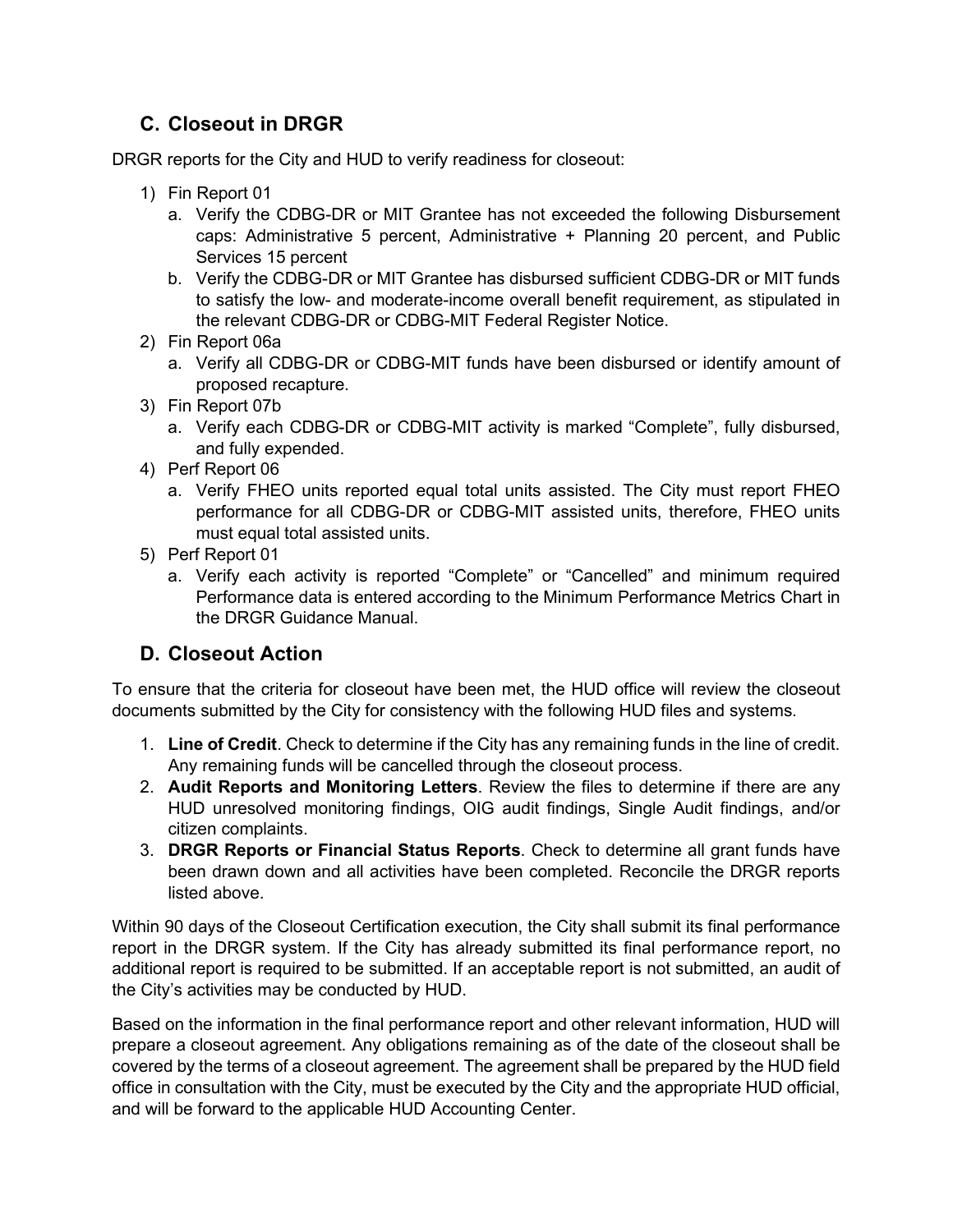#### <span id="page-11-0"></span>**E. Program Income**

Under the City's CDBG-DR and CDBG-MIT Action Plans, the City does not anticipate generating program income from the activities utilizing the CDBG-DR or CDBG-MIT grants. In the event program income is generated, the City will comply with HUD requirements found in 24 CFR 570.489 and any additional Federal requirements found in 2 CFR 200.307. In the event the activities generate program income, those funds, will be distributed before the City made additional drawdowns in DRGR.

#### <span id="page-11-1"></span>1. Transfer of Program Income Funds

Should any program income funds be generated and remain at the time HUD approves the City to proceed with closeout of CDBG-DR and CDBG-MIT grants, the City will transfer the program income funds to the City's CDBG Entitlement program. HUD must approve the program income transfer prior to the City initiating this action.

Any program income generated by CDBG-DR and CDBG-MIT funds transferred to CDBG becomes CDBG and is subject to all CDBG rules and regulations.

The following process will be followed to transfer the program income from the Disaster Recovery Reporting System to the Integrated Information and Disbursement System (IDIS).

- 1) *Reconcile Program Income* The City will reconcile program income balances before the local HUD Field Office approves a request to transfer CDBG-DR and/or CDBG-MIT funds to the CDBG program.
- 2) *Request Transfer from HUD Field Office* Once the City has reconciled its CDBG-DR or CDBG-MIT program income receipts and drawdown in DRGR with corresponding internal financial records, the City will submit a written request to the local Field Office for the transfer of CDBG-DR and/or CDBG-MIT program income to its CDBG program. This request is to include the following:
	- a. Grant number, specific appropriation, and activity number(s) associated with the CDBG-DR or CDBG-MIT activity that generated the program income;
	- b. Amount of available CDBG-DR or CDBG-MIT program income, including:
		- The amount of program income receipted and drawn in DRGR and the remaining DRGR program income balance;
		- The amount of program income that has not been receipted in DRGR;
		- The amount of CDBG-DR or CDBG-MIT program income to be transferred for this request. *Note: only program income on-hand (receipted and not receipted) at the time of the request may be transferred*.
		- A copy of the CDBG-DR or CDBG-MIT program income reconciliation record;
		- A statement that DRGR agrees with the City's internal financial records less any CDBG-DR or CDBG-MIT program income on-hand that has yet to be receipted in DRGR; and
		- Compliance with program caps should be performed after subtracting the CDBG-DR or CDBG-MIT program income that is proposed to transfer to the CDBG program.